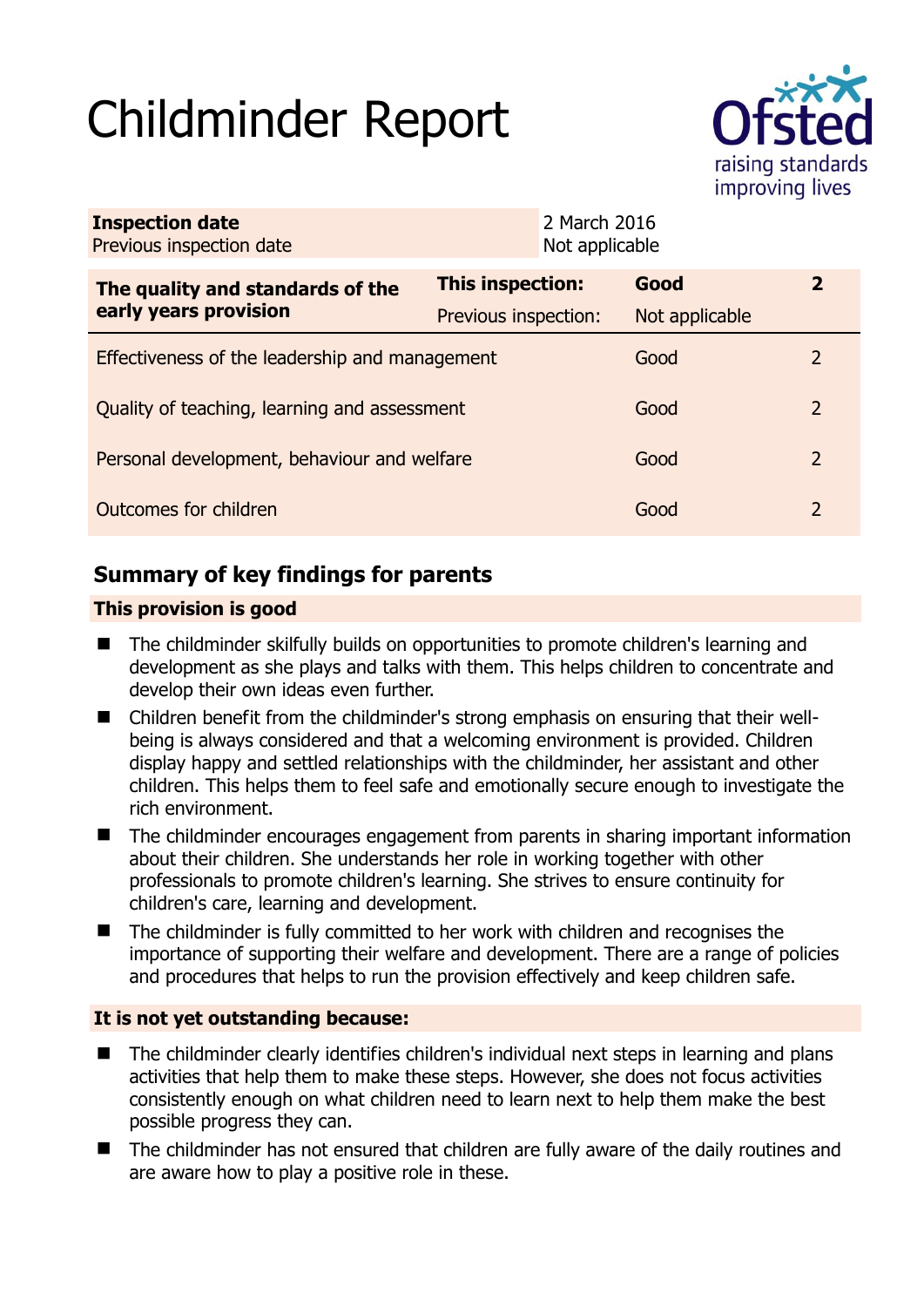## **What the setting needs to do to improve further**

#### **To further improve the quality of the early years provision the provider should:**

- make better use of the next steps identified for individual children's learning and development to increase the potential for children to make rapid progress
- $\blacksquare$  help children to be more prepared for what will happen next in the daily routine, and teach them how to play a positive role in these.

#### **Inspection activities**

- The inspector held discussions with the childminder and her assistant at appropriate times during the inspection.
- The inspector viewed all areas of the home used for childminding and observed activities, speaking to children at appropriate times while they played.
- The inspector discussed children's learning with the childminder following the observation of an activity.
- The inspector looked at children's assessment records, planning documentation and a range of other documentation, including policies and procedures.
- The inspector looked at evidence of self-evaluation and took into account the views of parents.
- The inspector checked evidence of the childminder's qualifications and the suitability of adults living and working on the premises.

#### **Inspector**

Kim Barker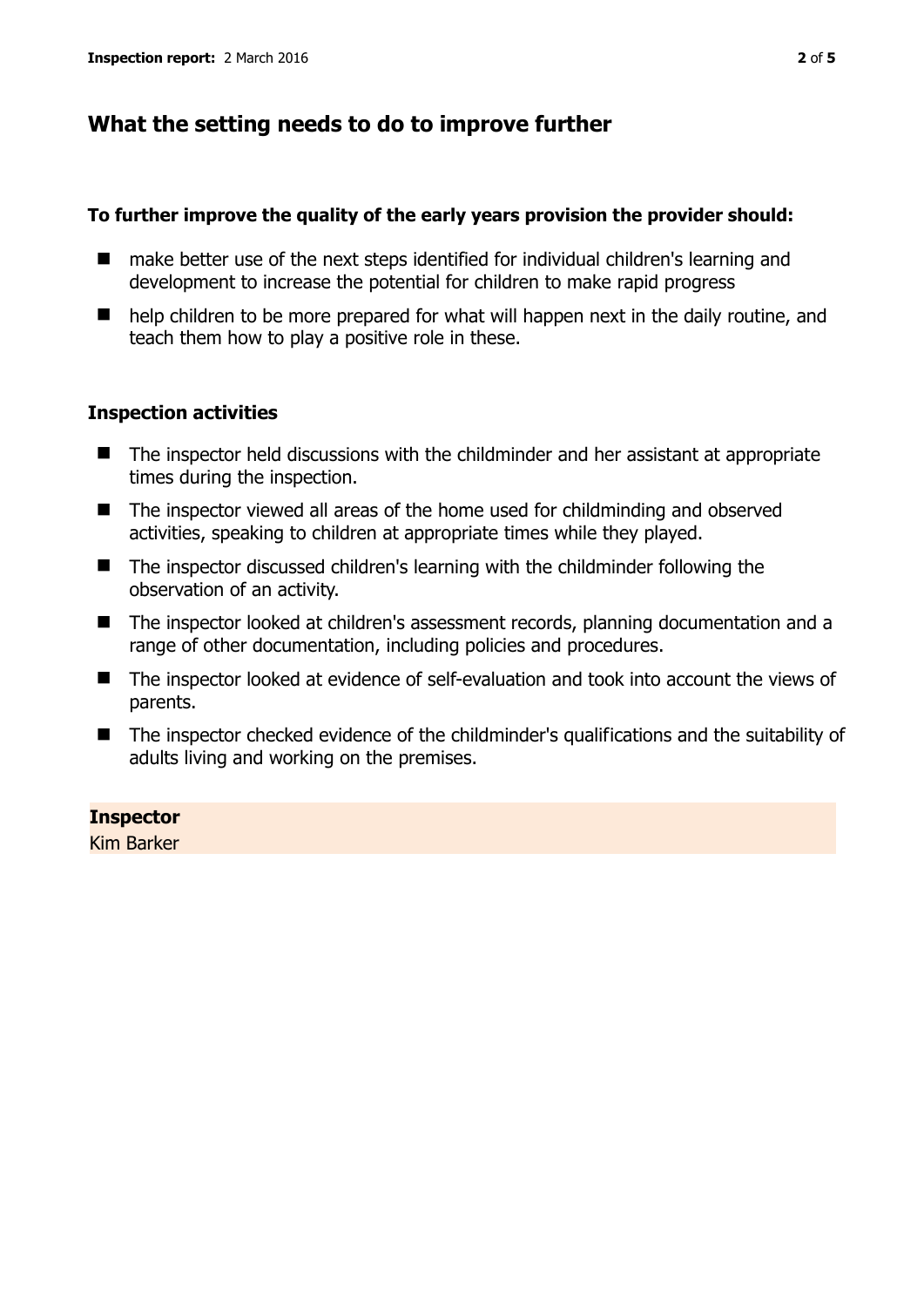## **Inspection findings**

#### **Effectiveness of the leadership and management is good**

The childminder demonstrates a passionate and dedicated attitude towards improving outcomes for children. She actively seeks guidance from local authority advisors and engages with other local childcare professionals to share good practice. The childminder guides her assistant's practice when they work together. She has recently begun training towards an early years qualification to help develop the quality of her teaching further. The arrangements for safeguarding are effective. The childminder understands her responsibilities with regard to child protection. All adults living and working in her home have completed suitability checks. The childminder ensures that mandatory training is attended by herself and her assistant. They are alert to signs that indicate that children may be at risk of abuse and are familiar with local safeguarding procedures. The childminder provides a safe environment for children to play and learn in. She takes good steps to identify and monitor safety risks.

#### **Quality of teaching, learning and assessment is good**

The childminder uses observation to identify children's achievements. She periodically summarises their progress to ensure that she has a good overview of their individual needs. Children are encouraged to be active learners. They begin to find their own ways for doing things as they investigate with dough. They ask for help to operate equipment. As children keep on trying, they begin to work out for themselves how to solve their own problems. Other children are inspired to try to operate different machinery. The childminder helps children to share equipment and take turns with others. As they play, the childminder teaches them how to distinguish between colours and to identify and name shapes. Toddlers press buttons and dance when their actions produce music. The childminder's assistant talks to the toddlers about what they are doing. This helps them to make sense of their actions as they learn new words and concepts.

#### **Personal development, behaviour and welfare are good**

The childminder's home is very well resourced. She organises and presents toys and equipment attractively. This provides children with a stimulating environment which they confidently and independently explore. Children learn the importance of leading a healthy lifestyle. They play in the childminder's garden, where they get plenty of fresh air and physical exercise. The childminder helps children to identify foods that are good for them when they play a game of imaginary shopping. The childminder plans nutritious meals and snacks for children. She takes account of children's dietary needs and is alert to common allergens in foods. The childminder successfully shares strategies with parents that help children to behave well and listen to instructions. This helps to keep children safe, for the children to develop an understanding of the childminder's rules and for them to understand how to follow them.

#### **Outcomes for children are good**

Children, including those who receive funded early education, are well supported to make good progress from their starting points. They are beginning to develop the skills and knowledge that helps to prepare them for their next stage in learning.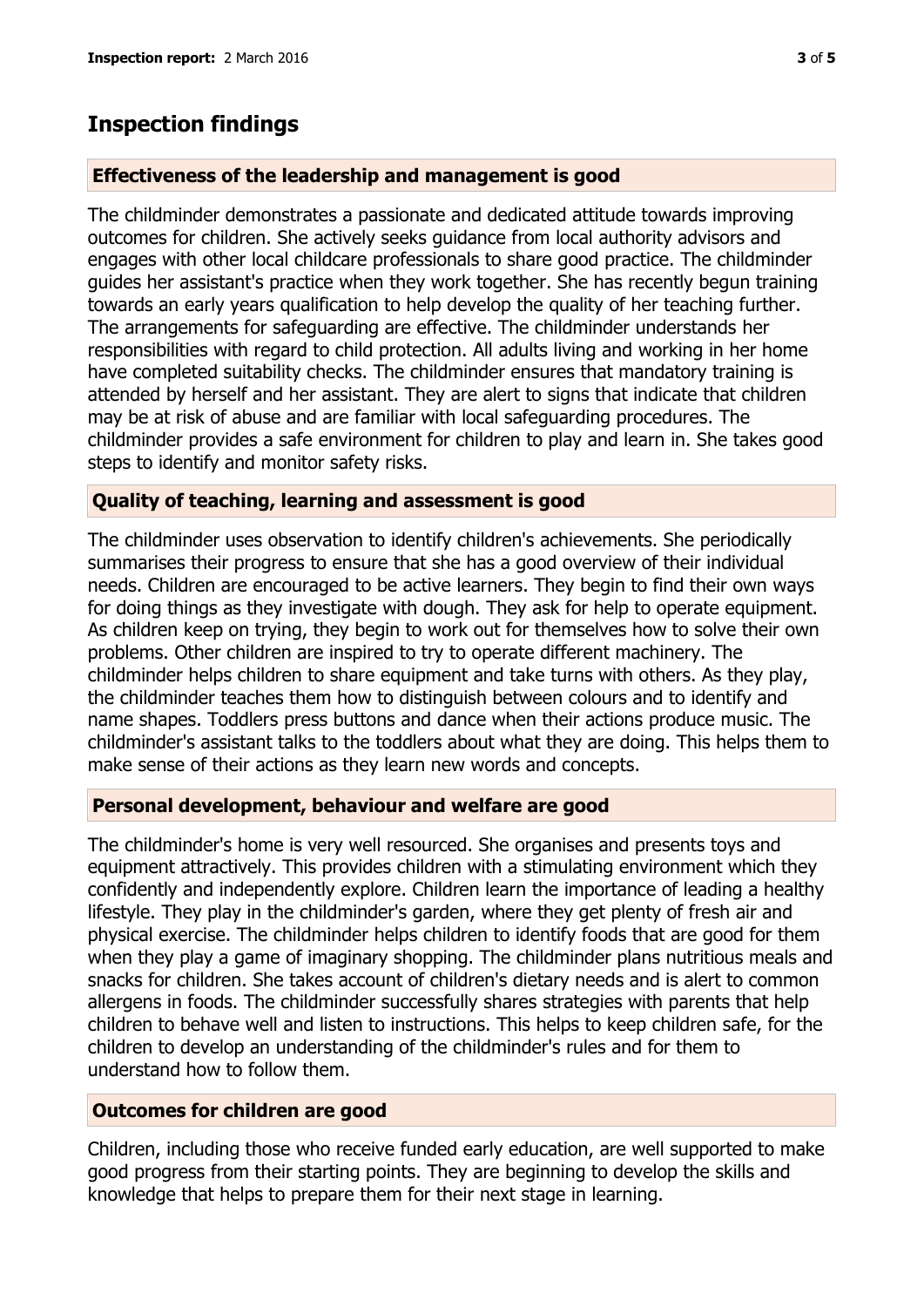## **Setting details**

| Unique reference number       | EY474178                                                                             |  |
|-------------------------------|--------------------------------------------------------------------------------------|--|
| <b>Local authority</b>        | Sandwell                                                                             |  |
| <b>Inspection number</b>      | 965815                                                                               |  |
| <b>Type of provision</b>      | Childminder                                                                          |  |
| Day care type                 | Childminder                                                                          |  |
| <b>Registers</b>              | Early Years Register, Compulsory Childcare<br>Register, Voluntary Childcare Register |  |
| <b>Age range of children</b>  | $0 - 8$                                                                              |  |
| <b>Total number of places</b> | 12                                                                                   |  |
| Number of children on roll    | 9                                                                                    |  |
| <b>Name of provider</b>       |                                                                                      |  |
| Date of previous inspection   | Not applicable                                                                       |  |
| <b>Telephone number</b>       |                                                                                      |  |

The childminder was registered in 2014 and lives in West Bromwich. She operates all year round from 7am until 6pm, Monday to Friday, except for bank holidays and family holidays. The childminder provides funded early education for two-, three- and four-yearold children. The childminder works with an assistant.

This inspection was carried out by Ofsted under sections 49 and 50 of the Childcare Act 2006 on the quality and standards of provision that is registered on the Early Years Register. The registered person must ensure that this provision complies with the statutory framework for children's learning, development and care, known as the Early Years Foundation Stage.

Any complaints about the inspection or the report should be made following the procedures set out in the guidance 'Complaints procedure: raising concerns and making complaints about Ofsted', which is available from Ofsted's website: www.gov.uk/government/organisations/ofsted. If you would like Ofsted to send you a copy of the guidance, please telephone 0300 123 4234, or email enquiries@ofsted.gov.uk.